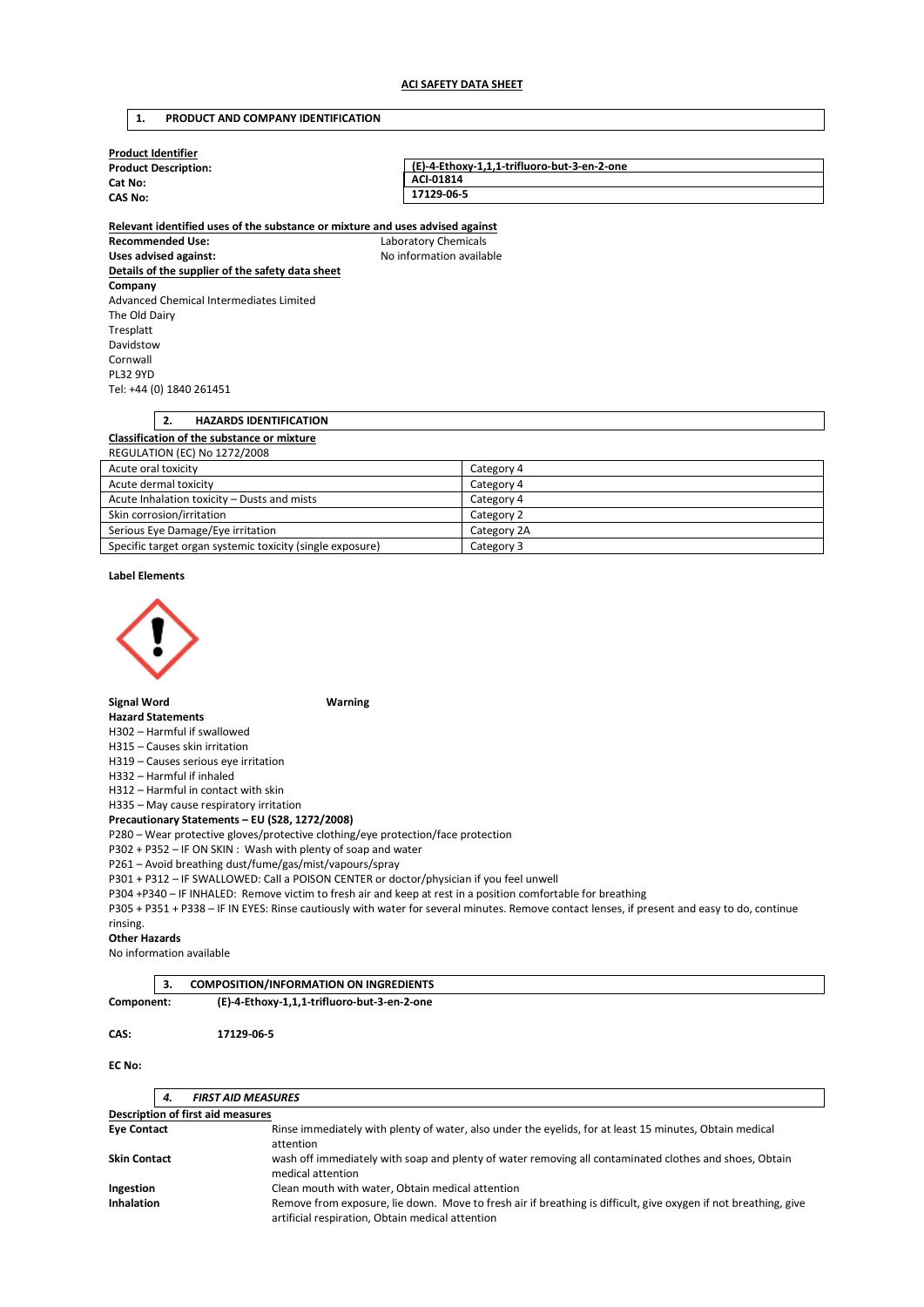# **5. FIRE-FIGHTING MEASURES**

## **Extinguishing media**

#### **Suitable Extinguishing Media**  Water spray Carbon dioxide (CO2) Dry chemical foam

**Extinguishing media which must not be used for safety reasons** 

No information available

# **Special hazards arising from the substance or mixture**

Thermal decomposition can lead to release of irritating gases and vapours

# **Advice for fire-fighters**

As in any fire, wear self-contained breathing apparatus pressure-demand, MSHA/NIOSH (approved or equivalent) and full protective gear.

# **6. ACCIDENTAL RELEASE MEASURES**

**Personal precautions, protective equipment and emergency procedures** 

# Ensure adequate ventilation

**Environmental precautions** 

Prevent further leakage or spillage if safe to do so

**Methods and material for containment and cleaning up** 

Sweep up or spillage and collect in suitable container for disposal. Use suitable absorbent if required. Do not let this chemical enter the environment

# **7. HANDLING AND STORAGE**

**Precautions for Safe Handling** 

Avoid contact with skin and eyes. Do not breath dust. Do not breath vapours or spray mist. Do not ingest **Conditions for Safe Storage, including and incompatibilities** 

Keep in a dry, cool and well-ventilated place. Keep container tightly closed.

# **8. EXPOSURE CONTROLS/PERSONAL PROTECTION**

**Control Parameters Exposure limits Exposure limits Not applicable** . **Derived No Effect Level (DNEL)** No information available **Predicted No Effect Concentration** No information available **(PNEC)** 

# **Exposure Controls**

# **Personal Protective Equipment**

- 1. **Eye protection Goggles**
- 
- 
- 

**Engineering Measures** Ensure adequate ventilation, especially in confined areas. Ensure that eyewash stations and safety showers are close to workstation location.

**2. Hand protection Protective gloves 3. Skin and body protection** Wear appropriate protective gloves and clothing to prevent skin exposure **4. Respiratory protection** Follow the OSHA respirator regulations found in 29 CFR 1910.134 OR European Standard EN 149. Use a NIOSH/MSHA or European Standard EN 149 approved respirator if exposure limits are exceeded or if irritation or other symptoms are experienced.

# **Environmental Exposure Controls No information available**

**Hygiene Measures** Handle in accordance with good industrial hygiene practice

# **9. PHYSICAL AND CHEMICAL PROPERTIES**

| <b>Physical State</b>      | <b>LIQUID</b> |
|----------------------------|---------------|
| Appearance                 | Pale yellow   |
| <b>Boiling Point/Range</b> |               |
| <b>Melting Point/Range</b> |               |
| <b>Flash Point</b>         |               |
| <b>Molecular Formula</b>   | C6H7F3O2      |
| <b>Molecular Weight</b>    | 168.12        |
|                            |               |

## **10. STABILITY AND REACTIVITY**

**Reactivity Chemical Stability**  Stable under normal conditions **Possibility of Hazardous Reactions**  Hazardous Polymerization Maximum No information available Hazardous Reactions No information available **Conditions to Avoid**  Incompatible products. Heat. **Incompatible Materials**  Acids, bases, strong oxidizing agents, strong reducing agents, **Hazardous Decomposition Products**  In combustion emits toxic fumes.